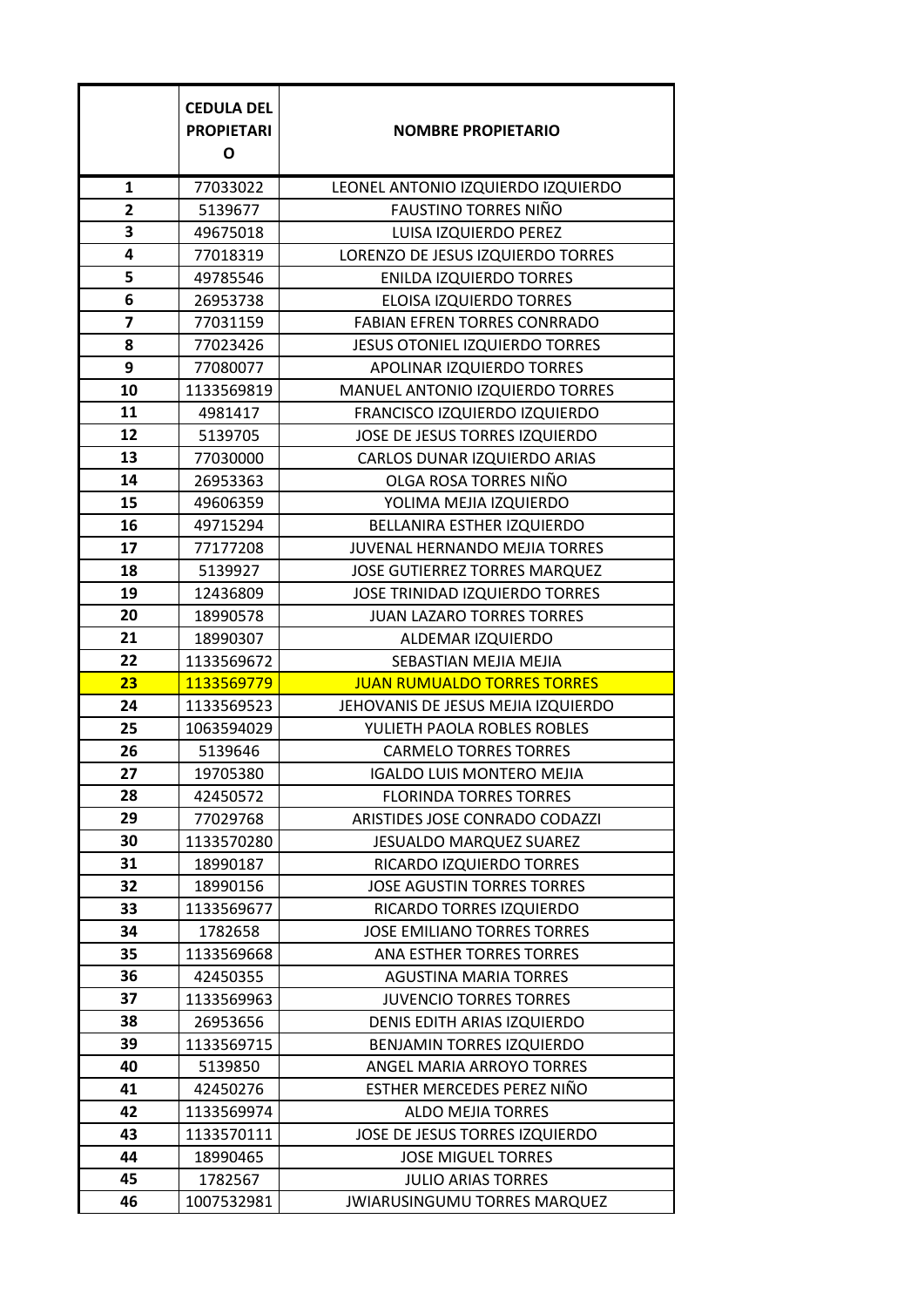| 47 | 77034610   | FELIX GUILLERMO IZQUIERDO ARIAS      |
|----|------------|--------------------------------------|
| 48 | 77080184   | ANIBAL GABRIEL TORRES TORRES         |
| 49 | 1133570208 | JOSE ALEJANDRO BAYONA IZQUIERDO      |
| 50 | 1148198631 | <b>MANUEL ANTONIO MEJIA TORRES</b>   |
| 51 | 26953538   | MARIA MARSELINA ARROYO ARROYO        |
| 52 | 77185437   | URIEL ENRIQUE ARIAS IZQUIERDO        |
| 53 | 1133569586 | JOSE LUIS IZQUIERDO PEREZ            |
| 54 | 1133570152 | ARMANDO ENRIQUE CONRADO MEJIA        |
| 55 | 5139854    | RUBEN DARIO IZQUIERDO TORRES         |
| 56 | 18990300   | LUIS MIKAEL TORRES MARQUEZ           |
| 57 | 77008781   | MANUEL ENRIQUE MEDINA MAESTRE        |
| 58 | 1133569978 | <b>EUSEBIO ENRIQUE TORRES TORRES</b> |
| 59 | 1063593995 | EZEQUIEL NIÑO TORRES                 |
| 60 | 1133569629 | <b>LUIS ANGEL TORRES TORRES</b>      |
| 61 | 77070164   | JOSE ENRIQUE IZQUIERDO ARROYO        |
| 62 | 5139929    | <b>GUSTAVO JAVIER SUAREZ ALVAREZ</b> |
| 63 | 77080169   | <b>GUILLERMO PEREZ MEJIA</b>         |
| 64 | 49718397   | <b>TERESILA SUAREZ TORRES</b>        |
| 65 | 49779456   | MARIA DEL CARMEN ZALABATA IZQUIERDO  |
| 66 | 1148199801 | <b>LUIS RAFAEL TORRES TORRES</b>     |
| 67 | 1148199757 | LUIS ENRIQUE IZQUIERDO VILLAFAÑA     |
| 68 | 1063590464 | LENIN IZQUIERDO MARQUEZ              |
| 69 | 1063591739 | <b>BLADIMIR PACHECO QUINTO</b>       |
| 70 | 1065623918 | DEIBUS ALBERTO CONRADO MEJIA         |
| 71 | 42450632   | <b>EUGENIA TORRES ARROYO</b>         |
| 72 | 1148199756 | FELIX FUCANI IZQUIERDO ARIAS         |
| 73 | 26953400   | <b>GRACIELA ESTHER TORRES</b>        |
| 74 | 12645398   | HENRY ROSENDO ZAPATA RAMOS           |
| 75 | 77186898   | FRANCISCO JOSE ZAPATA PEREZ          |
| 76 | 1063596378 | KATHERINE PORTILLO GUZMAN            |
| 77 | 77020351   | ROSENDO CHICA BOHORQUEZ              |
| 78 | 1098684611 | RICARDO ANDRES CHICA GELVIS          |
| 79 | 77176289   | EDUARDO SEGUNDO ZUÑIGA QUINTANA      |
| 80 | 45548532   | <b>CLARIBETH NAVARRO IZQUIERDO</b>   |
| 81 | 72180525   | LUIS GUILLERMO IZQUIERDO TORRES      |
| 82 | 77093872   | JUAN CARLOS CHAPARRO MEJIA           |
| 83 | 42450496   | CLARA INES ZUÑIGA GUERRA             |
| 84 | 1133569652 | MARIA SOFIA TORRES IZQUIERDO         |
| 85 | 42450314   | FRANCIA ELENA TORRES NIÑO            |
| 86 | 1007870929 | <b>ENEMIRO TORRES TORRES</b>         |
| 87 | 1782463    | JOSE CAMILO NIÑO SUAREZ              |
| 88 | 5139900    | JAIRO ANTONIO BOLIVAR GOMEZ          |
| 89 | 77011266   | ANTONIO MIGUEL ROSADO MEJIA          |
| 90 | 77010604   | <b>CESAR AUGUSTO MESTRE ARIAS</b>    |
| 91 | 1063593936 | MAXIMILIANO BELTRAN ARMENTA          |
| 92 | 77182447   | <b>ELBER MESTRE ARIAS</b>            |
| 93 | 77080098   | <b>AMADO RAMOS TORRES</b>            |
| 94 | 26953824   | MARIA DEL CARMEN MESTRE PEREZ        |
| 95 | 1133570923 | ALIX JANETH CONRRADO IZQUIERDO       |
| 96 | 5139578    | MOISES ANIBAL ROBLES TORRES          |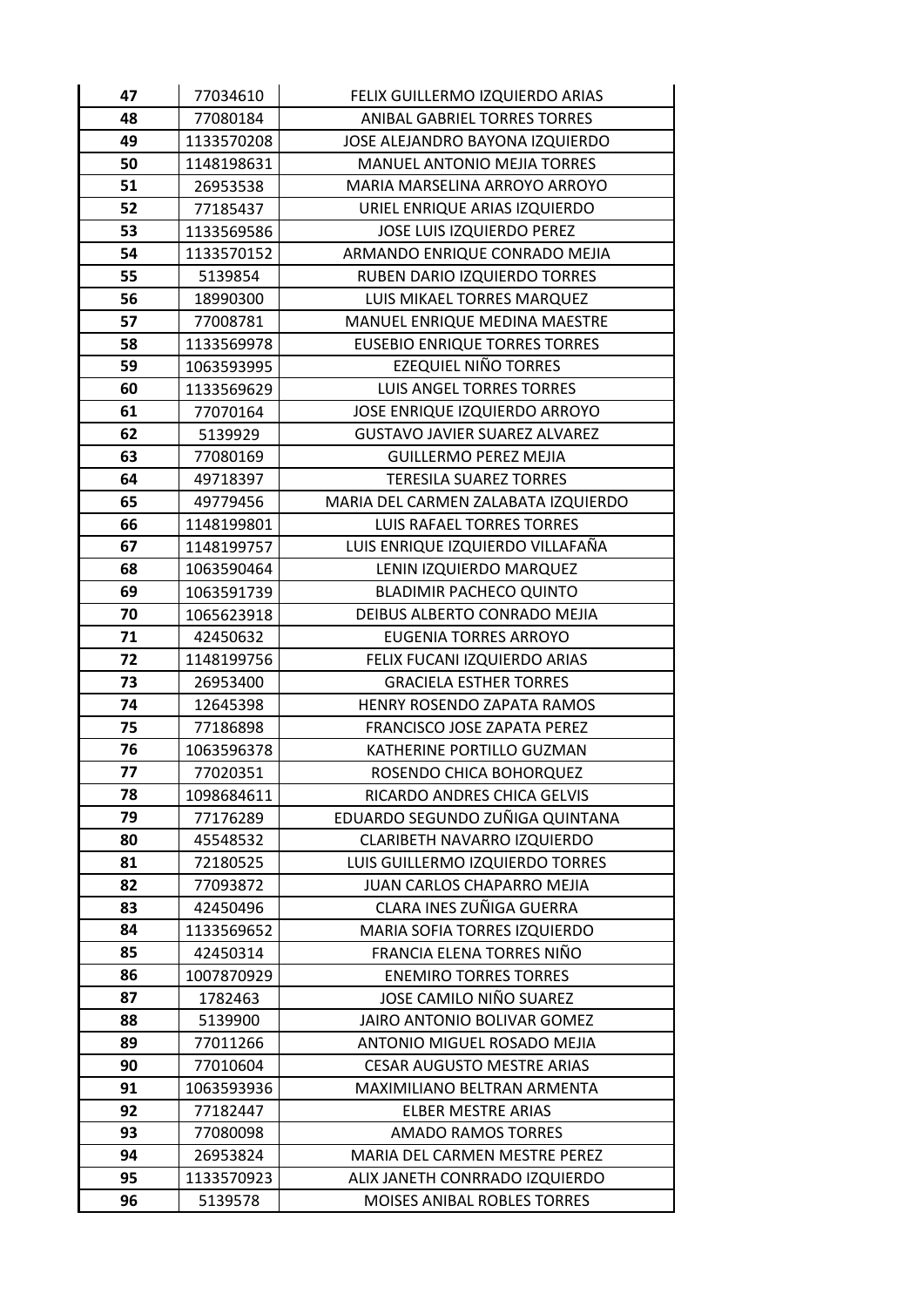| 97  | 1133570805 | NUVIA DE LOS ANGELES CONRRADO IZQUIERDO |
|-----|------------|-----------------------------------------|
| 98  | 1133570682 | <b>GUILLERMO TORRES TORRES</b>          |
| 99  | 26953592   | MARTHA CECILIA TORRES NIÑO              |
| 100 | 77093206   | ERIT LEONIDES CONRADO ARIAS             |
| 101 | 77090149   | NILTON FRANCISCO ROSADO MESTRE          |
| 102 | 15174978   | <b>WILFRIDO MESTRE ARIAS</b>            |
| 103 | 77034521   | HERIBERTO MESTRE ARIAS                  |
| 104 | 77080150   | JAVIER ALBERTO MESTRE PEREZ             |
| 105 | 1148198478 | OMAR ENRIQUE MEJIA ROBLES               |
| 106 | 77014583   | JOSE FERNANDO MONTERO MENDOZA           |
| 107 | 1063595266 | <b>JUAN RUMUALDO TORRES TORRES</b>      |
| 108 | 1063601518 | GEIDER PACHECO ARIAS                    |
| 109 | 77031243   | MIGUEL ENRIQUE PACHECO IZQUIERDO        |
| 110 | 1133569873 | GUNEYMAKUKUNCHANAWINGUMU TORRES ALVAREZ |
| 111 | 18990577   | <b>ROGELIO TORRES TORRES</b>            |
| 112 | 1133569956 | JOSE ALBERTO TORRES IZQUIERDO           |
| 113 | 18990189   | ALIRIO DE JESUS MARQUEZ SUAREZ          |
| 114 | 1063590259 | JADER ANTONIO IZQUIERDO                 |
| 115 | 5139892    | HERIBERTO CONRADO CODAZZI               |
| 116 | 12714543   | <b>CRISPIN IZQUIERDO TORRES</b>         |
| 117 | 1133569585 | <b>MARIA SALOME TORRES TORRES</b>       |
| 118 | 1063591034 | SAITH FERNANDO IZQUIERDO TORRES         |
| 119 | 77080117   | ALVARO JOSE TORRES IZQUIERDO            |
| 120 | 1133569689 | <b>MERCEDES ALVAREZ TORRES</b>          |
| 121 | 1063592263 | DARIO JOSE BOHORQUEZ RANGEL             |
| 122 | 1063594495 | ROBERTO EMILIO TORRES IZQUIERDO         |
| 123 | 1133570961 | EDGARDO PAUL TORRES IZQUIERDO           |
| 124 | 5139967    | RUBEN IZQUIERDO PEREZ                   |
| 125 | 49791679   | <b>MARIA TIBURSIA TORRES ALVAREZ</b>    |
| 126 | 1133571027 | JUAN BAUTISTA IZQUIERDO CHAPARRO        |
| 127 | 1149194451 | ELVER ATANACIO IZQUIERDO CHAPARRO       |
| 128 | 19603304   | FERMIN IZQUIERDO NIÑO                   |
| 129 | 1083034517 | VICENCIO NIÑO NIÑO                      |
| 130 | 85465854   | DAGOBERTO IZQUIERDO MARQUEZ             |
| 131 | 77183713   | ALEXANDER MESTRE ARIAS                  |
| 132 | 1133569927 | LUIS ENRIQUE TORRES NIÑO                |
| 133 | 26952763   | ANA DELFINA TORRES TORRES               |
| 134 | 1007870649 | HECTOR ELI PEREZ MENDOZA                |
| 135 | 18957592   | <b>ESNEIDER RIOBO PALLARES</b>          |
| 136 | 77013783   | RAFAEL ANTONIO TORRES COTES             |
| 137 | 18990522   | SERGIO LUIS IZQUIERDO ARIAS             |
| 138 | 1193176012 | SEYKUGUMU IZQUIERDO CHAPARRO            |
| 139 | 1133570046 | DIOSELINA IZQUIERDO CHAPARRO            |
| 140 | 1007095099 | HERMES LORENZO PEREZ TORRES             |
| 141 | 72180525   | LUIS GUILLERMO IZQUIERDO TORRES         |
| 142 | 17824633   | <b>BRUNO SERADA</b>                     |
| 143 | 1003090330 | WILBER ENRIQUE ZAPATA IZQUIERDO         |
| 144 | 1133569640 | REMIGIA IZQUIERDO MEJIA                 |
| 145 | 1007094829 | JORGE JULIAN TORRES TORRES              |
|     |            |                                         |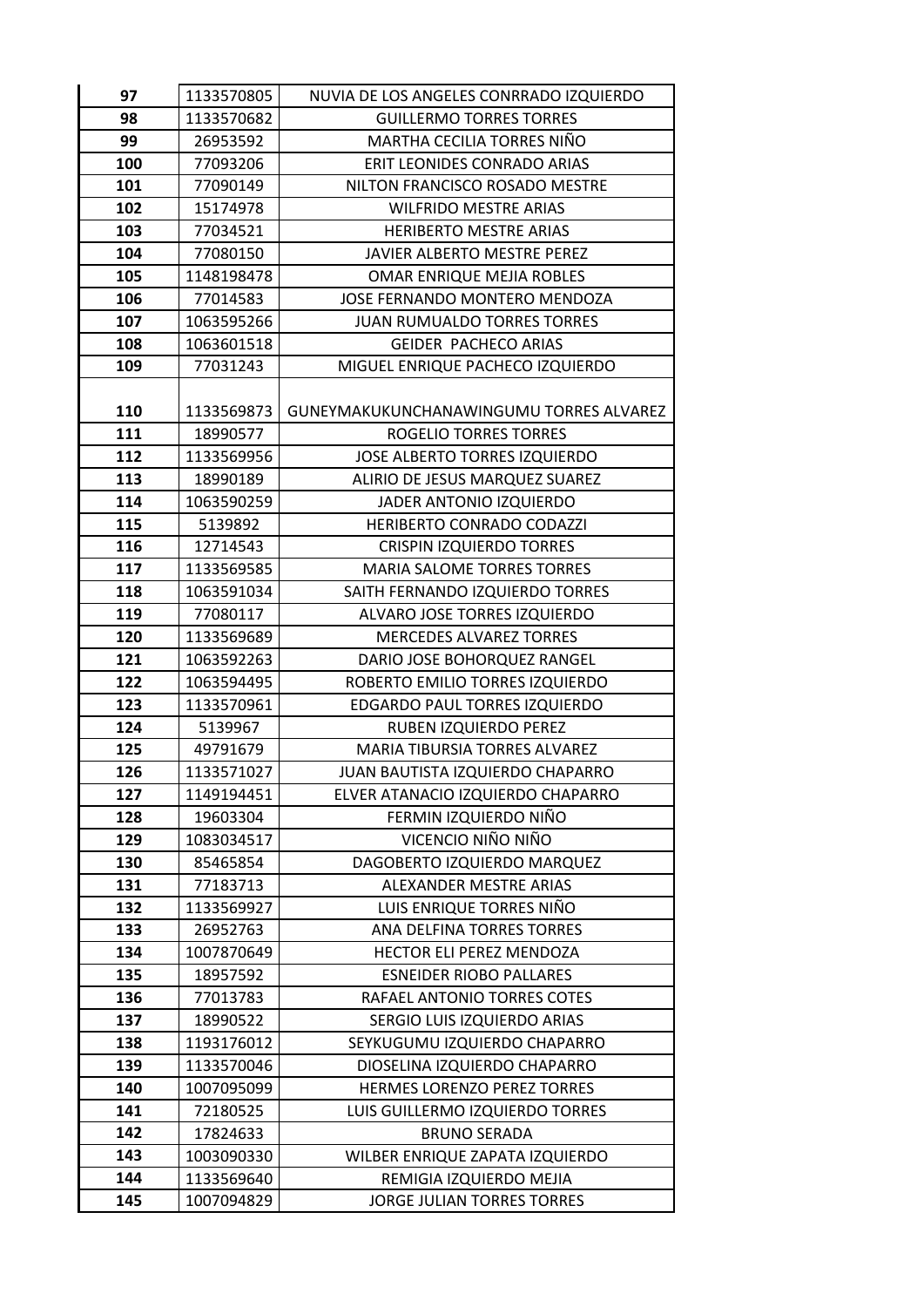| 146 | 26953186   | JOSEFA ROSARIO CONRADO TORRES        |
|-----|------------|--------------------------------------|
| 147 | 77020687   | WILSON ENRIQUE MESTRE ARIAS          |
| 148 | 1133570572 | SEYNARUWUN PEREZ TORRES              |
| 149 | 1063594469 | <b>EDINSON ANTONIO MESTRE TORRES</b> |
| 150 | 1148198115 | <b>JUANA MARIA TORRES IZQUIERDO</b>  |
| 151 | 1063590200 | CAMPO ELIAS IZQUIERDO SIOSI          |
| 152 | 1007533184 | JOSE ALBERTO PACHECO IZQUIERDO       |
| 153 | 1007533179 | JOSE BENJAMIN PACHECO IZQUIERDO      |
| 154 | 1133569967 | GUNEY CRISPIN IZQUIERDO IZQUIERDO    |
| 155 | 1133569916 | <b>JOSE AMADO TORRES</b>             |
| 156 | 1133569918 | JOSE RAMON NIÑO                      |
| 157 | 5139934    | ANGEL JULIAN CHAPARRO ARROYO         |
| 158 | 1193604933 | RUBEN DARIO CHAPARRO ARROYO          |
| 159 | 1148199889 | <b>EDIS NOHEMI MEJIA TORRES</b>      |
| 160 | 1063594169 | <b>ELICER ANTONIO TORRES TORRES</b>  |
| 161 | 1065568090 | EIDER DE JESUS COPETE ROBLES         |
| 162 | 77080079   | <b>OSWALDO ZAPATA PEREZ</b>          |
| 163 | 1193344706 | ROSA MARINA MESTRE PEREZ             |
| 164 | 49778337   | LENIS MARIA NIÑO VILLAFAÑE           |
| 165 | 1063600777 | YADIRA PATRICIA ARIAS ZAPATA         |
| 166 | 1133571026 | JUAN JAIRO IZQUIERDO                 |
| 167 | 1133570882 | <b>INES CHAPARRO TORRES</b>          |
| 168 | 77090015   | JOSE VICENTE ALVAREZ NIÑO            |
| 169 | 1133599797 | BERNARDO MARQUEZ VILLAFAÑA           |
| 170 | 5139985    | <b>JAIME CRESPO TORRES</b>           |
| 171 | 36564917   | JULIANA MARIA IZQUIERDO MARQUEZ      |
| 172 | 1134254218 | ESMERALDA MEJIA IZQUIERDO            |
| 173 | 49760260   | ANA CECILIA PEREZ IZQUIERDO          |
| 174 | 1130985149 | KUNDIWA NIÑO                         |
| 175 | 1149453220 | FABIO ZARWATUN IZQUIERDO             |
| 176 | 77169125   | <b>RUBEN SANTIAGO BARBOSA</b>        |
| 177 | 1192777949 | ALONSO LEONEL IZQUIERDO IZQUIERDO    |
| 178 | 1192777943 | NURIS IZQUIERDO IZQUIERDO            |
| 179 | 1007871031 | LUIS CARLOS IZQUIERDO IZQUIERDO      |
| 180 | 51781101   | <b>BLANCA INES PAEZ ORTEGON</b>      |
| 181 | 49730212   | BEATRIZ ELENA MESTRE ARIAS           |
| 182 | 26953740   | MARLENI MENDOZA MEJIA                |
| 183 | 1063597597 | DIOSEMIRO AREVALO FLOREZ             |
| 184 | 49766287   | SARA IBETH NIÑO MARQUEZ              |
| 185 | 77090544   | AQUILINO BUNKWANAN RAMOS CHAPARRO    |
| 186 | 1065639597 | HERMES ALEJANDRO CONTRERAS CORDOBA   |
| 187 | 1007987979 | EUDEN DANILO ZALABATA IZQUIERDO      |
| 188 | 18990508   | GUNKWARUNGUMU IZQUIERDO              |
| 189 | 77025947   | CIRO ALFONSO MESTRE PINTO            |
| 190 | 46607763   | NIDIA BOHORQUEZ RANGEL               |
| 191 | 77164079   | LUIS EDUARDO SERRANO VARGAS          |
| 192 | 1007429743 | <b>EIVER SERRANO BASTOS</b>          |
| 193 | 5136942    | DANIEL ROLON GARAVITO                |
| 194 | 77166621   | ELIECER ROJAS BASTOS                 |
| 195 | 77166292   | PABLO BASTOS GOMEZ                   |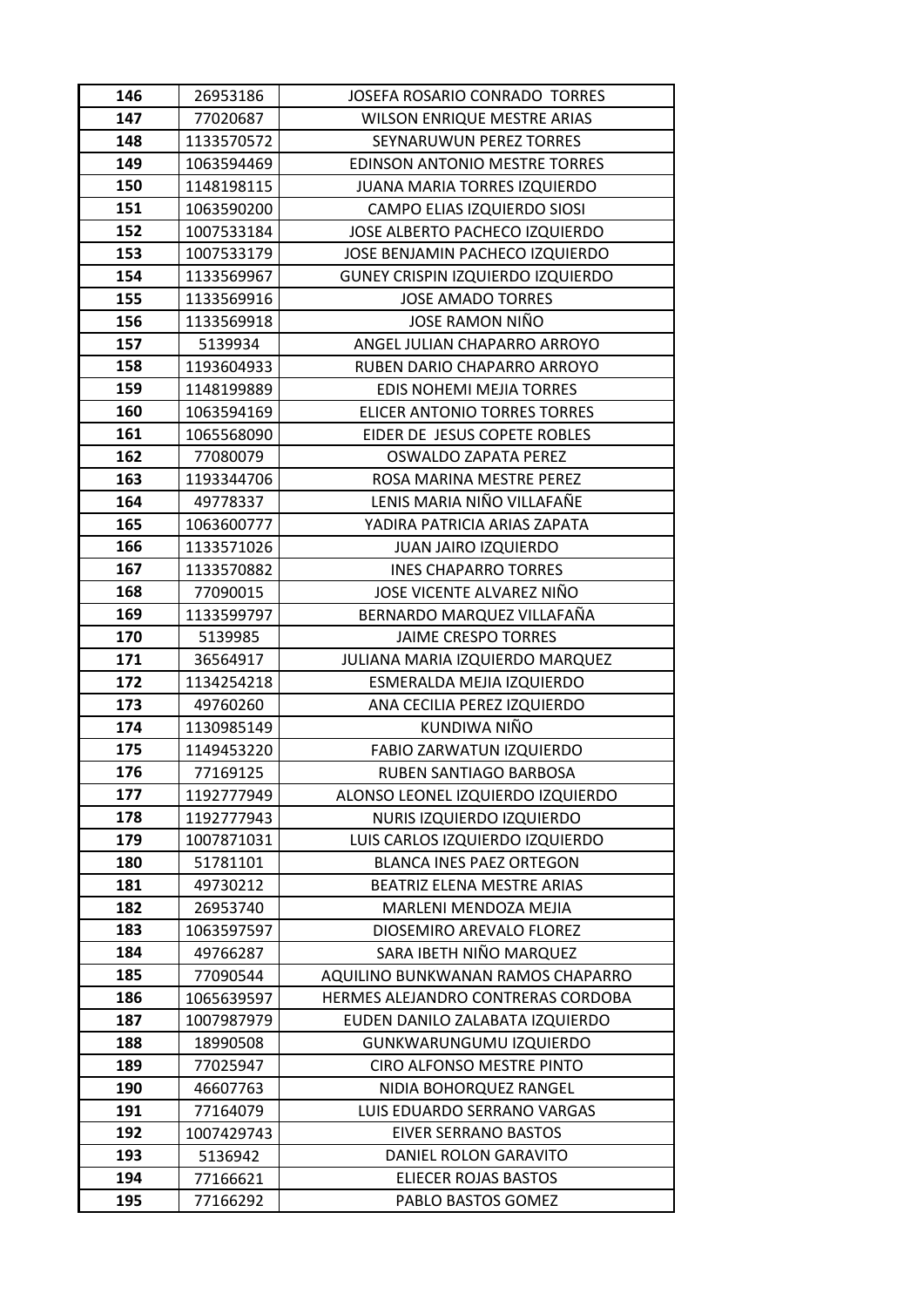| 196 | 5136917  | CIRO ALFONSO SERRANO VARGAS       |
|-----|----------|-----------------------------------|
| 197 | 18990201 | <b>MARIO CHAPARRO</b>             |
| 198 | 77190332 | JOSE ISMAEL DELGADO LEON          |
| 199 | 15174617 | <b>MARTIN ELIAS COPETE ROBLES</b> |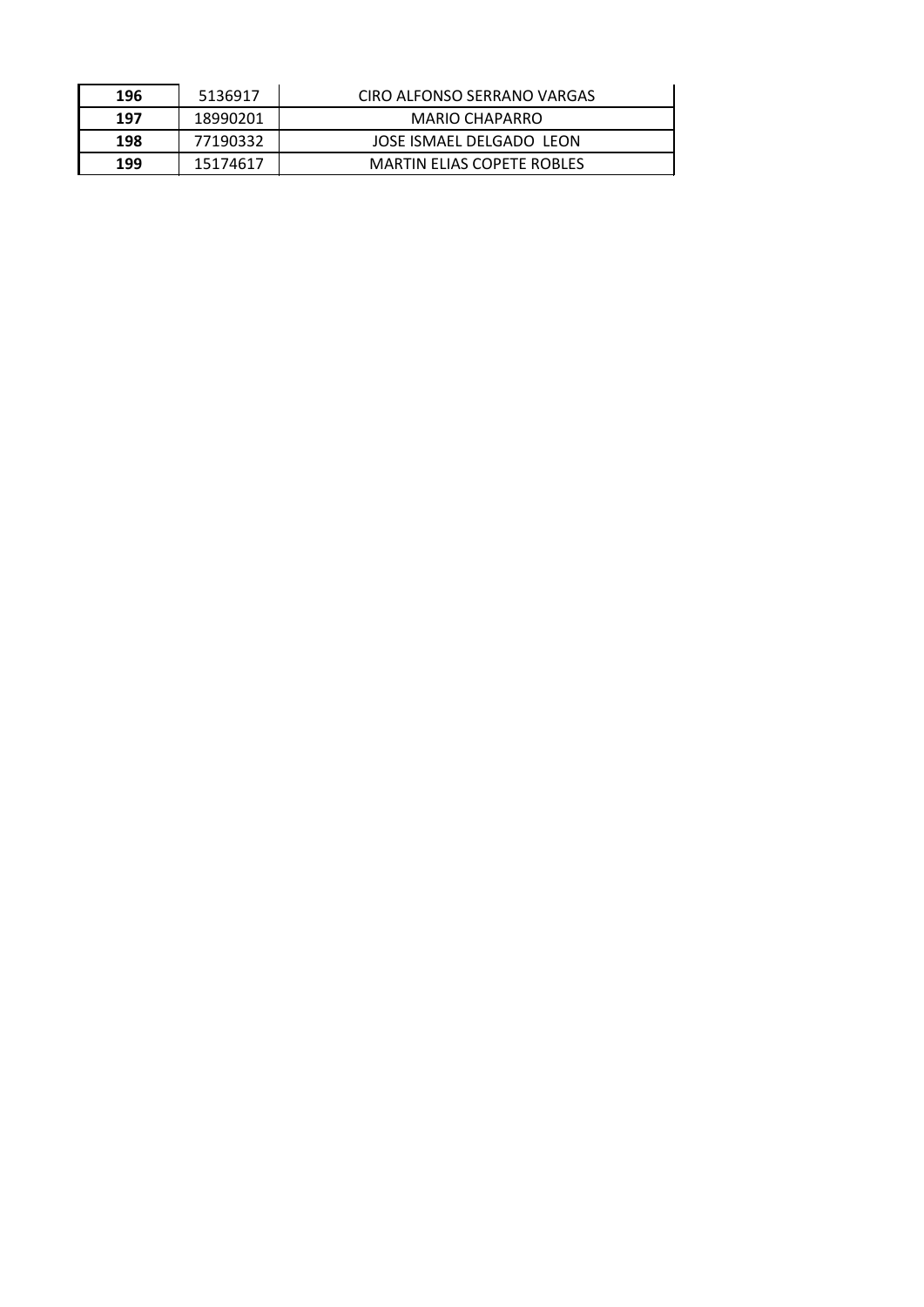| <b>TELEFONO</b>       |
|-----------------------|
| 3155424447            |
| 3153841534            |
| 3163499314            |
| 3157271507            |
| 3185511573            |
| 3167984151            |
| 3156840634            |
| 3157471831            |
| 3168830047            |
| 3176211431            |
| 3163058011            |
| 3182246731            |
| 3153473129            |
| 3164970414            |
| 3163131749            |
| 3185821305            |
| 3196071889            |
| 3185962984            |
| 3152827900            |
| 3173735788            |
| 3155927649            |
| 3178390960            |
| 3188648590            |
| 3173433824            |
|                       |
| 3188515121            |
| 3163375817            |
| 3178746525            |
| 3154883171            |
| 3163895705-3186747447 |
| 3168205788            |
| 3155592865            |
| 3154183864            |
|                       |
| 3156488670            |
| 3172759928            |
| 3165628379-3168110110 |
| 3186245565            |
|                       |
| 3155060180            |
| 3188771214            |
| 3167326198-3157554302 |
| 3168499303            |
| 3158830556            |
| 3188186214            |
|                       |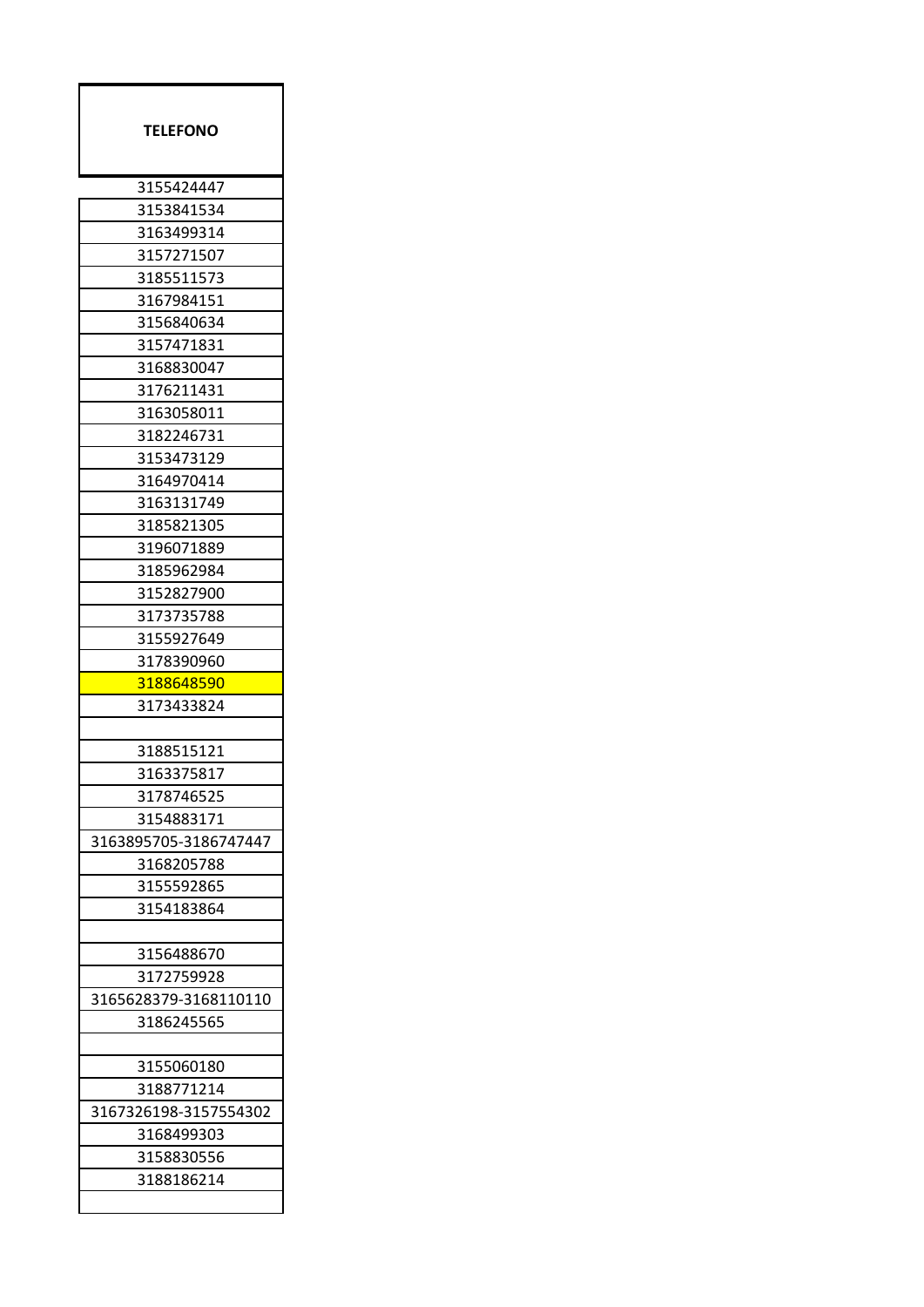| 3152859571               |
|--------------------------|
|                          |
|                          |
|                          |
|                          |
| 3164608618               |
| 3196784644               |
| 3165811674               |
| 3177222786               |
| 3172932061               |
| 3163279351               |
| 3154535572               |
| 3154808576               |
| 3175903179               |
| 3165406607               |
| 3193475029               |
|                          |
| 3168241090               |
| 3174761951               |
| 3172626408               |
| 3155644115               |
| 3186322634               |
| 3172766448-3184808289    |
|                          |
| 3153636093               |
| 3164441897               |
| 3197996926               |
|                          |
| 3154127313<br>3173596916 |
| 3187489302               |
|                          |
| 3158091575               |
| 3186792620               |
| 3173766288               |
| 3183987735               |
|                          |
| 3167429639               |
| 3186658013               |
|                          |
| 3167248800               |
| 3187778668               |
| 3178442555               |
| 3167754391               |
| 3165161039               |
|                          |
| 3194380568               |
| 3183949840               |
| 3186507889               |
| 3166617561               |
| 3194450456               |
| 3507866416               |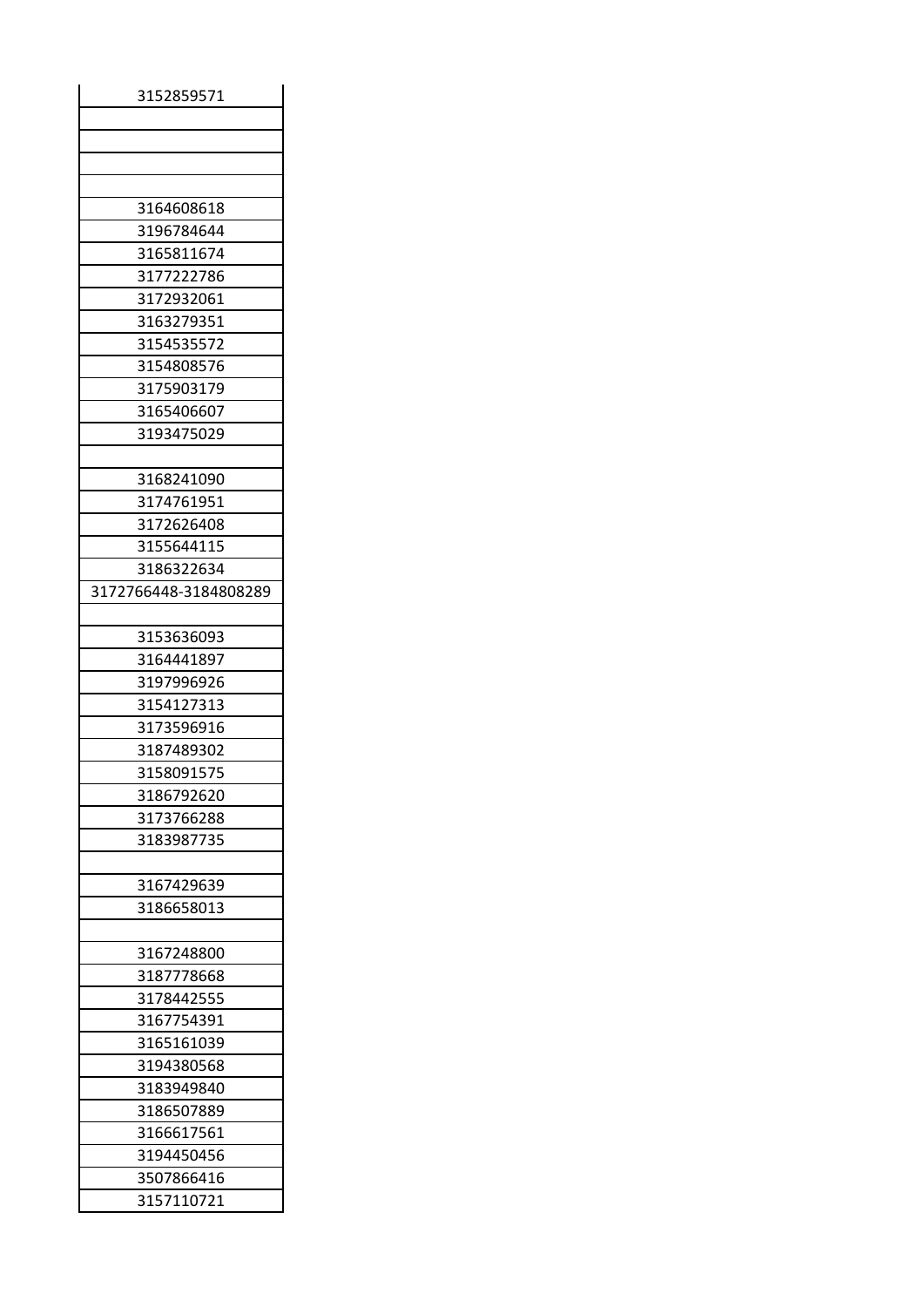| 3172945868-3187744662 |
|-----------------------|
| 3187749158            |
| 3195114451            |
|                       |
| 3197229086            |
| 3185071748            |
| 3165545692            |
| 3166650656            |
| 3168133813            |
| 3186720244            |
| 3172498446            |
|                       |
| 3182953307            |
|                       |
| 3186220191            |
| 3166966926            |
| 3177198278-3195405954 |
| 3153070932-3168628177 |
|                       |
| 3178787443            |
| 3175919594            |
| 3163360973            |
| 3154507902            |
| 3174138176            |
|                       |
|                       |
| 3164729859            |
| 3172186277            |
|                       |
| 3182875076            |
| 3186173984            |
| 3185550609            |
|                       |
| 3177256377            |
| 3187870708            |
| 3168836970            |
| 3163747583            |
| 3187629579            |
| 3156492692            |
| 3105417408-3203778616 |
| 3157500929-3172648295 |
| 3166878037            |
| 3182268614            |
| 3182844864            |
|                       |
|                       |
|                       |
| 3196807971            |
|                       |
|                       |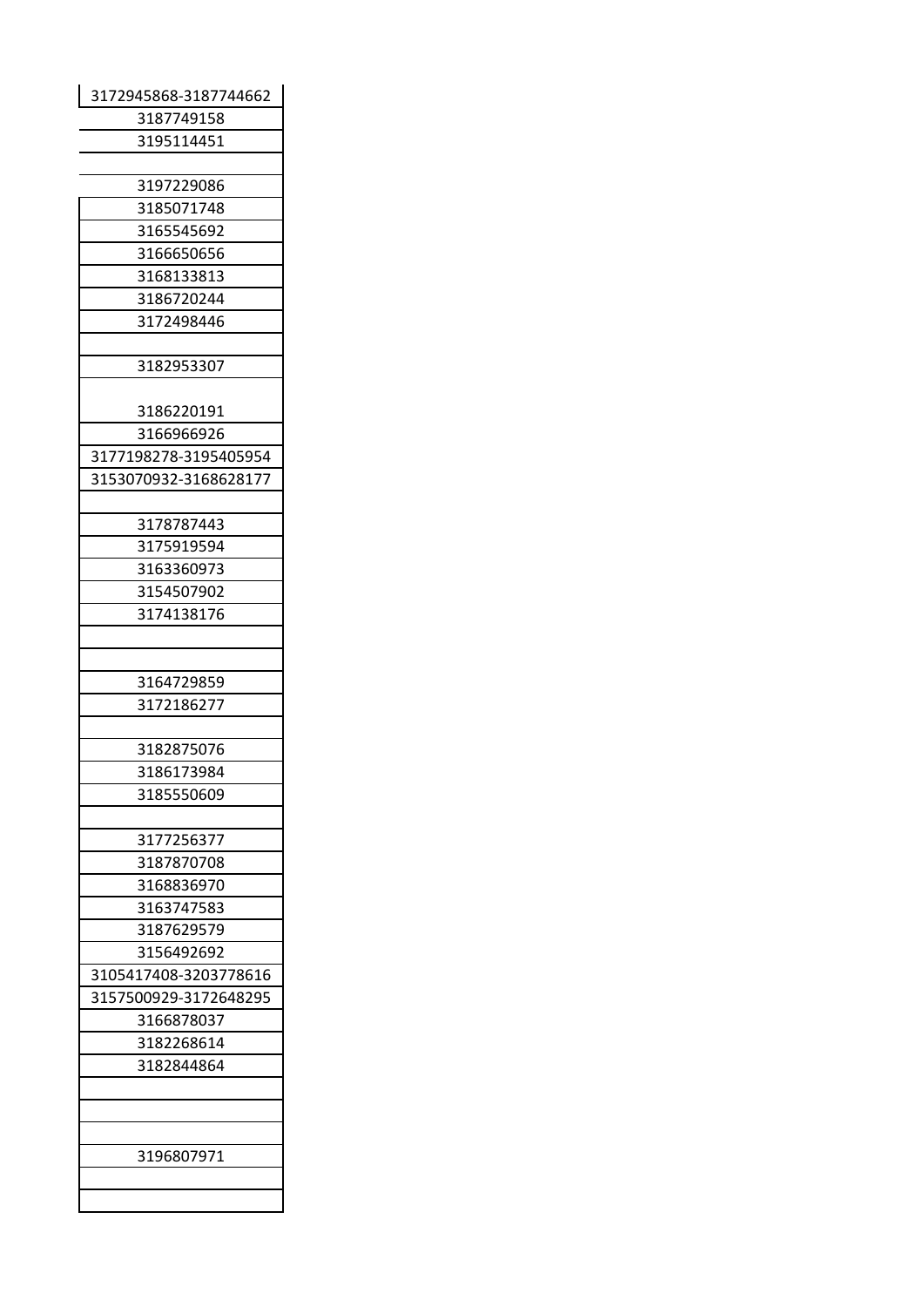| 3158114103            |
|-----------------------|
| 3167044535            |
| 3168298423            |
| 3154305610-3184865296 |
|                       |
| 3166582171            |
|                       |
|                       |
| 3168197522            |
| 3167951864            |
|                       |
| 3155205766            |
| 3155060180            |
| 3175468134-3173281015 |
| 3176429831            |
| 3178319624            |
| 3194706234            |
| 3193491267            |
|                       |
|                       |
| 3166323482            |
|                       |
| 3178335653            |
|                       |
|                       |
| 3175543821            |
| 3507866380            |
| 3183304902            |
|                       |
| 3156060636            |
|                       |
| 3187963941            |
| 3178389889            |
| 3196469895            |
| 3192961465            |
| 3173900075            |
| 3105763225            |
| 3187304904            |
| 3126266214            |
| 3156544135            |
| 3182093562            |
| 3192477855            |
| 3012234924-3005011691 |
|                       |
| 3154560092            |
| 3152027711            |
|                       |
| 3177784028            |
| 3186640311            |
| 3174620300            |
| 3173890622            |
| 3166798177            |
|                       |